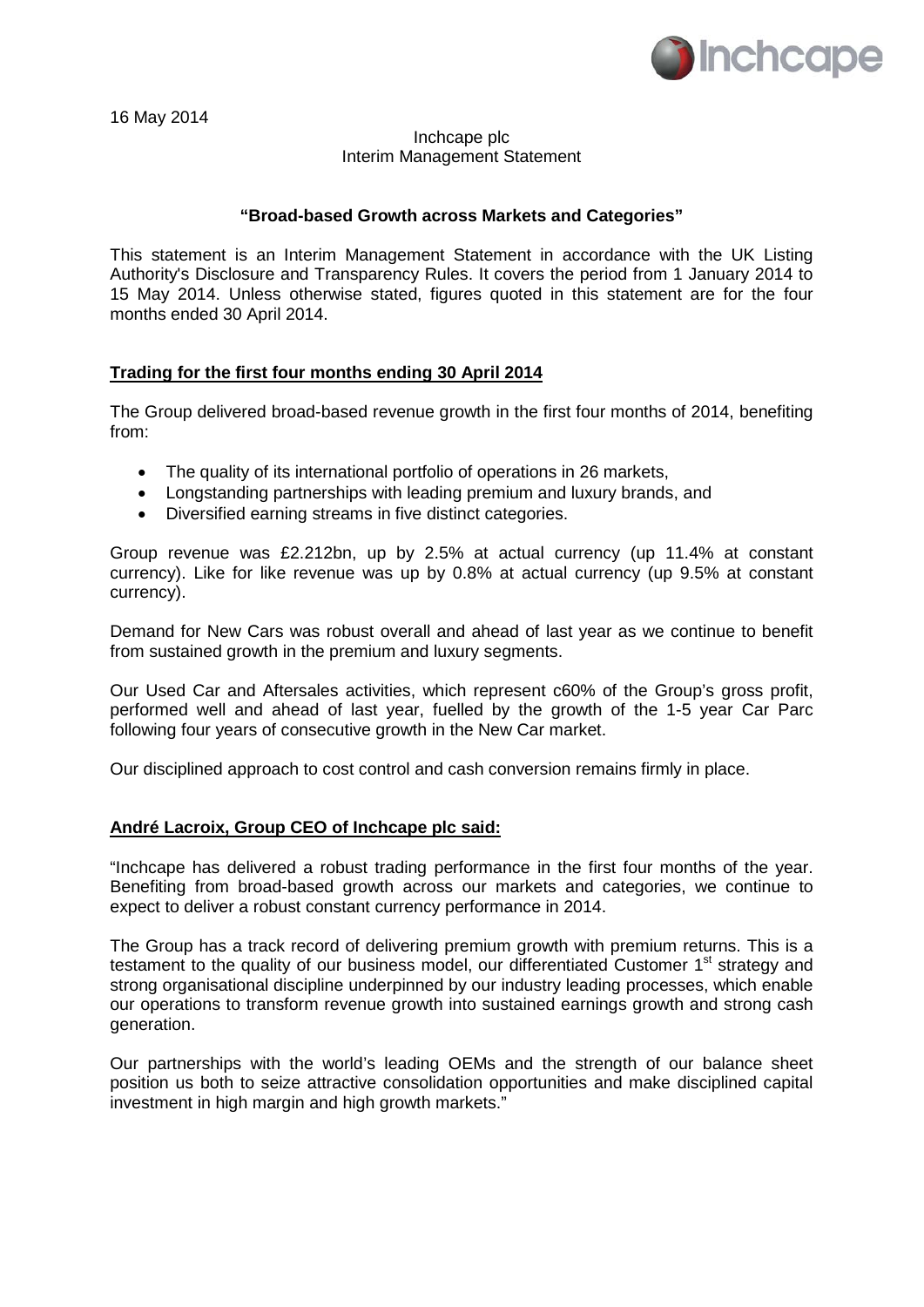

#### **Regional Commentary**

We delivered a strong revenue performance in the UK with like for like growth of 14.5%, as we benefited from sustained growth in the New Car market and the strength of our brand portfolio in the premium and luxury segments, against a sector backdrop of continued pressure on vehicle margin.

Our European businesses recorded a robust like for like growth of 15.2%, reflecting the recovery of the Greek market and the progress on market share in both our Greek and Belgian operations supported by successful new products launches.

In North Asia, we delivered robust revenue growth as we gained market share in the Hong Kong market and as the sustained development of the 1-5 year Car Parc generated growth in the high margin Service and Parts categories.

In South Asia, our Aftersales operations performed well and we delivered a strong performance in the Vehicle segment as we gained market share and benefited from the start of the recovery of the New Car market in Singapore. Our South Asia business delivered a like for like growth of 22.8%.

Our trading performance was in line with our expectations in Australasia. We have delivered a robust market share for Subaru and the integration of Trivett, Australia's leading premium and luxury automotive group, is delivering the expected synergies.

We continued to deliver a robust performance in our Emerging Markets and Russia segment, with like for like growth of 8.4%. We have benefited from sustained growth in Vehicle Sales and Aftersales in Chile, Peru, Ethiopia, China and Eastern Europe, while trading conditions remained challenging in Russia with competitive pressure on vehicle margin.

#### **Financial Position**

Our financial position remains strong and our year end net cash guidance remains unchanged.

We commenced the £100m share buy-back programme in the second half of 2013 and to date we have purchased 14.9m shares at an average price of 616p for a total consideration of £92.6m.

#### **2014 Outlook**

We continue to expect the Group to deliver a robust constant currency performance in 2014. Notwithstanding the competitive pressure on vehicle margins in some of our markets, we are well positioned to take advantage of the attractive growth prospects in the premium and luxury segments across our markets.

Industry growth trends are favourable to Inchcape as we will continue to benefit from structural growth across our categories in Emerging Markets, Hong Kong and Australasia, cyclical recovery in our UK and European operations and the important return to growth of the Singaporean market.

The Group remains firmly committed to its Top 5 Priorities of growing market share, growing Aftersales, improving margin, controlling working capital and being selective about capital expenditure investments.